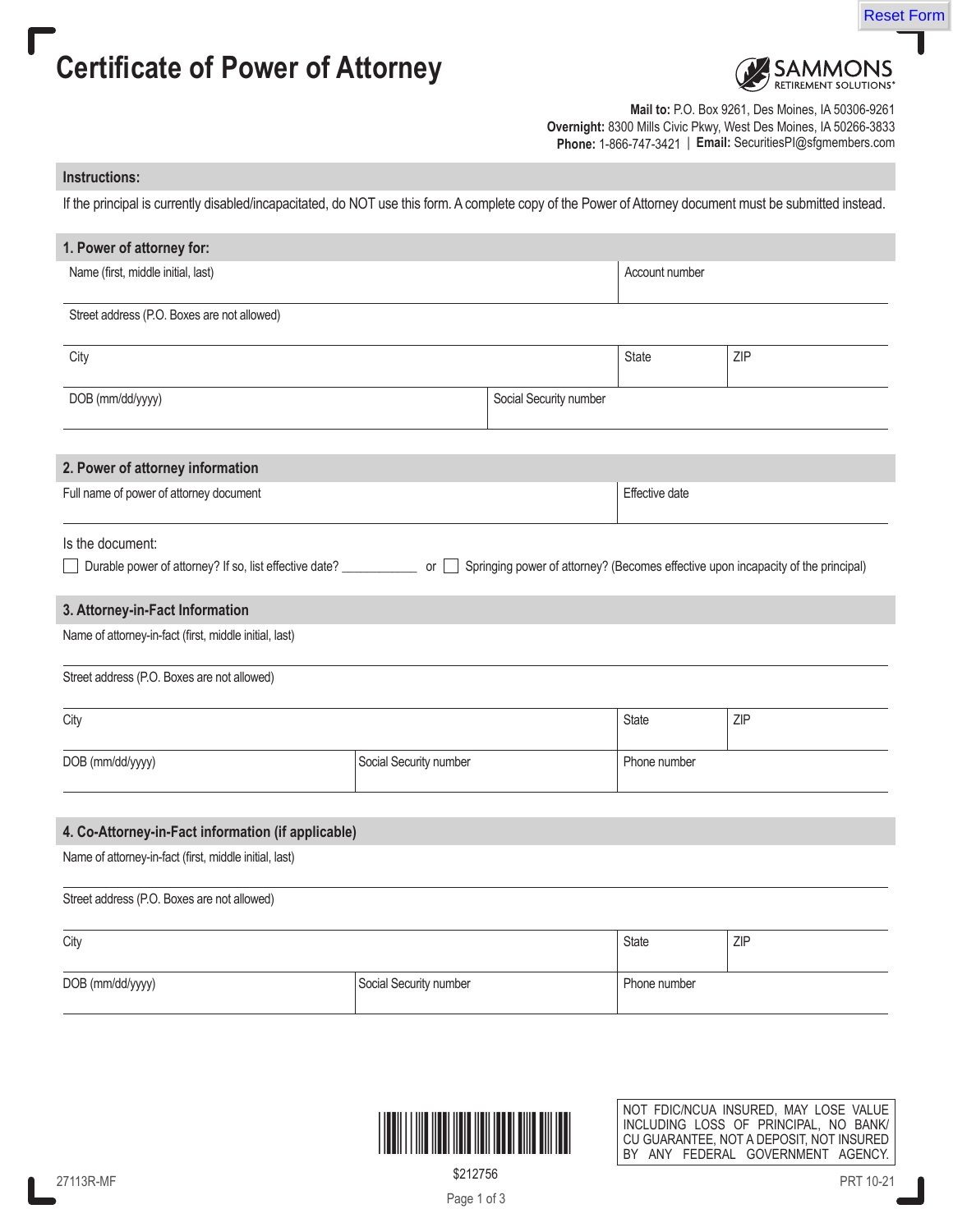## **5. Power of attorney document information**

1. Does the document, listed in Section 2, authorize the Attorney-in-Fact to make the following decisions regarding the Account, Contract, Certificate, or Policy?

Note: All questions must be answered.

| a. |                                                                                                                                        | $\Box$ No |
|----|----------------------------------------------------------------------------------------------------------------------------------------|-----------|
| b. |                                                                                                                                        | $\Box$ No |
| C. | Withdraw monies and/or surrender                                                                                                       |           |
|    |                                                                                                                                        | $\Box$ No |
|    | - Request over the phone manufactured and the phone manufactured with the manufactured with the manufactured with the state of the Yes | $\Box$ No |
| d. |                                                                                                                                        | $\Box$ No |
| е. |                                                                                                                                        | $\Box$ No |
|    |                                                                                                                                        | $\Box$ No |
| g. |                                                                                                                                        | $\Box$ No |
| h. |                                                                                                                                        | $\Box$ No |
|    |                                                                                                                                        | $\Box$ No |
|    |                                                                                                                                        | $\Box$ No |
| k. |                                                                                                                                        | $\Box$ No |
|    |                                                                                                                                        | $\Box$ No |
|    | m. All of the above, plus any other action the Principal may take as Owner of the Account, Contract, Certificate, or Policy □ Yes □ No |           |
|    |                                                                                                                                        | $\Box$ No |
|    | 3. Is the Attorney-in-Fact an insurance agent or registered representative or a person affiliated with an insurance agent              |           |
|    |                                                                                                                                        | $\Box$ No |

## **6. Declaration of principal**

- I authorize the Company to provide information to and take direction from the Attorney(s)-in-Fact listed in Section 3. I understand the Attorney(s)-in-Fact's authority will be recognized by the Company unless and until the Company receives written notice of my revocation of the Power of Attorney.
- I have had the opportunity to consult with my own independent legal professionals regarding the Power of Attorney and affirm that the laws, codes, and statutes of the state where it was executed do not prohibit the Attorney-in-Fact from exercising any of the powers reflected in Section 5.
- I agree to indemnify and hold harmless the Company and its agents, employees, and other representatives from any claim and/or liability that may arise from any action the Company takes at the Attorney(s)-in-Fact's direction.

| <b>NOTARY SIGNATURE</b>                                                                               |  |  |
|-------------------------------------------------------------------------------------------------------|--|--|
|                                                                                                       |  |  |
|                                                                                                       |  |  |
| the party who executed the foregoing document and acknowledged before me that they executed the same. |  |  |
|                                                                                                       |  |  |
|                                                                                                       |  |  |
|                                                                                                       |  |  |

\$212757

Page 2 of 3